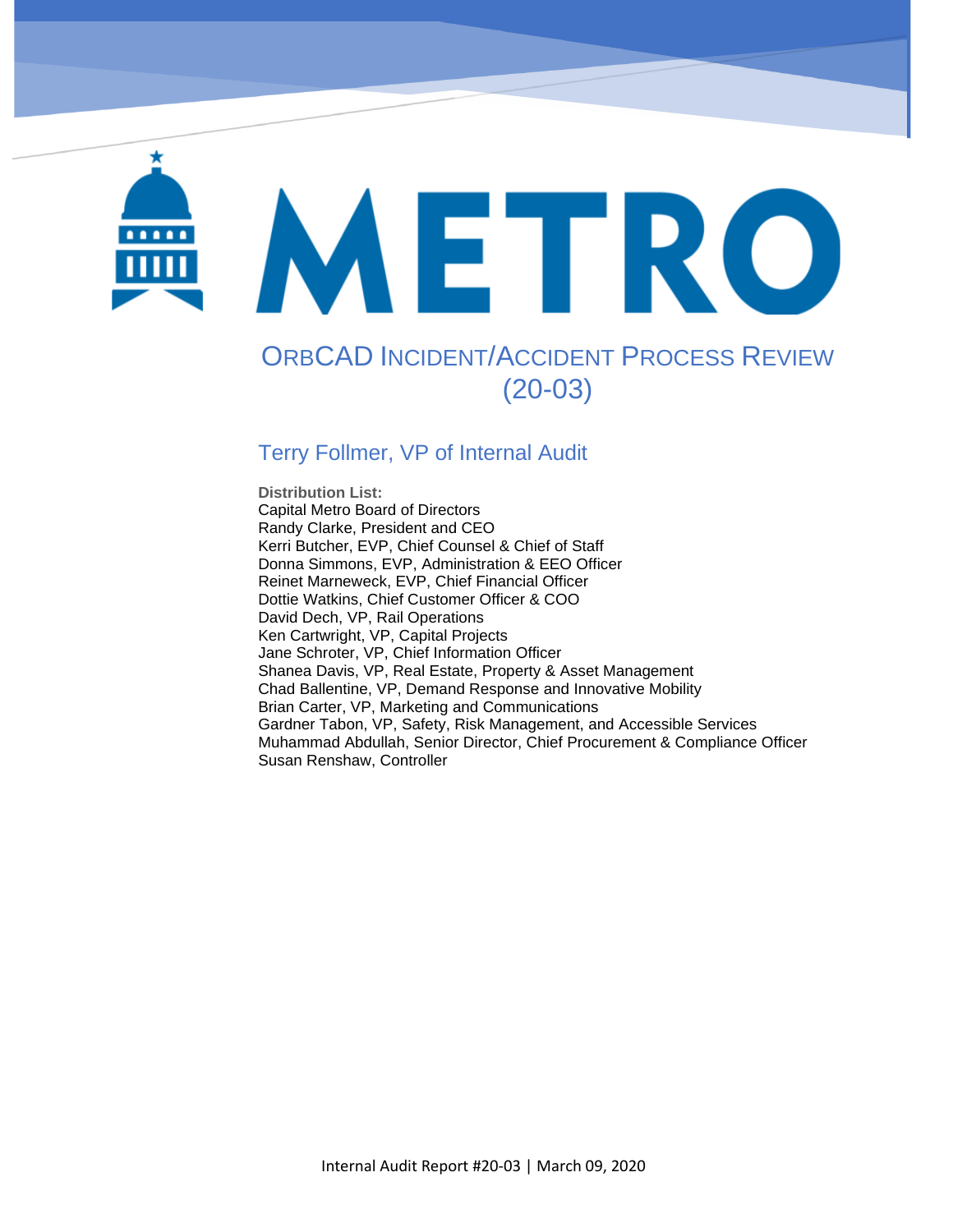# Table of Contents

|--|--|--|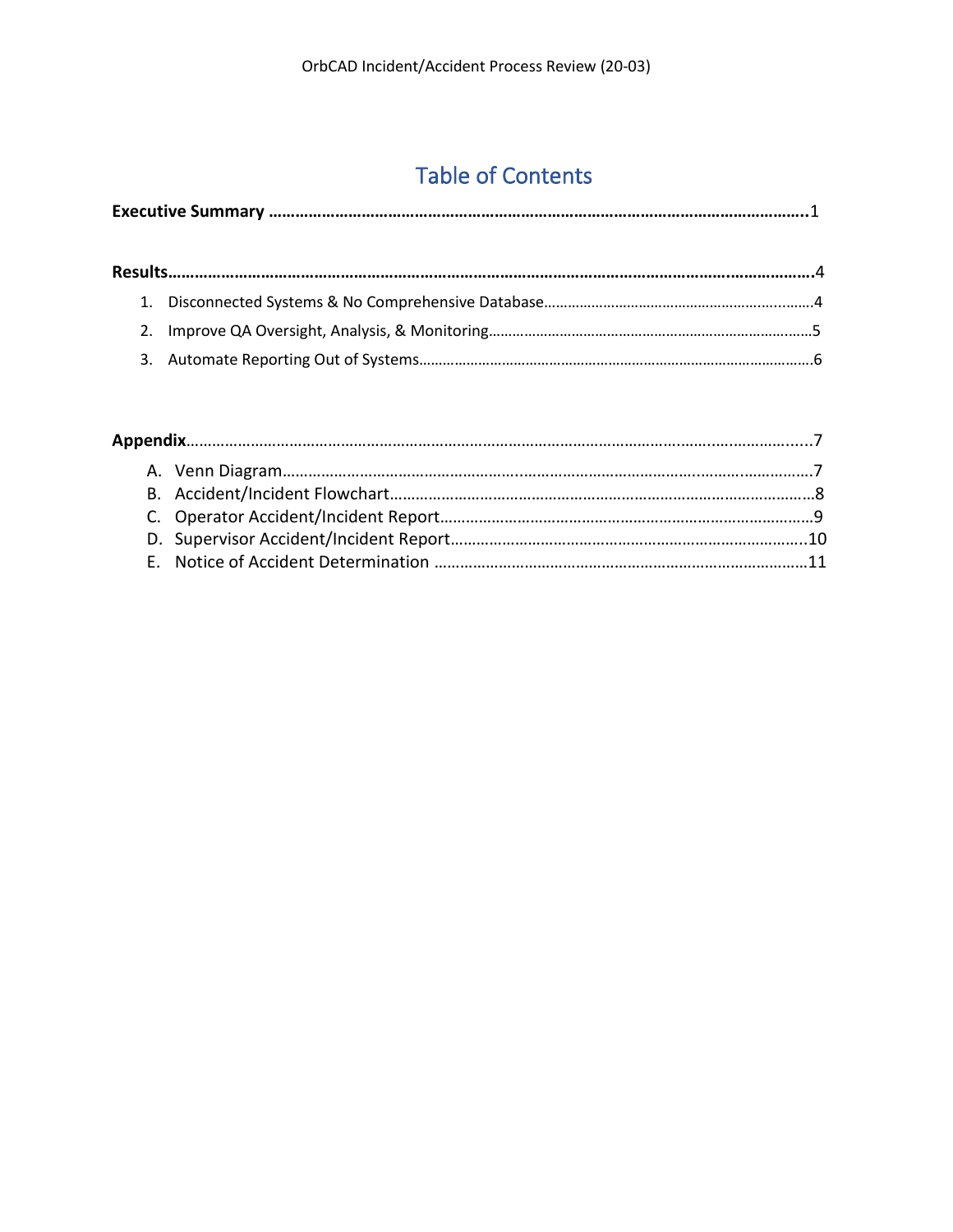## **EXECUTIVE SUMMARY**

As part of our Fiscal Year 2020 Internal Audit Plan approved by the Capital Metro Board, we performed an audit of the incident/accident reporting process to evaluate the efficiency and effectiveness of internal controls to ensure the completeness and accuracy of the records, and compliance with contract and applicable policies/procedures. The audit results, including the objective, scope, and conclusion, are as follows.

## **Background**

As of January 5<sup>th</sup>, 2020, MV Transportation (MV) is the sole service provider responsible for all bus operations and related maintenance. Prior to this date, MV was responsible for the north garage located at 9315 McNeil Road, and RATP Dev was responsible for the south garage located at 2910 East 5<sup>th</sup> Street. Capital Metro is responsible for providing all bus and operation systems, and MV is responsible for the personnel that record all incidents and accidents into the OrbCAD system, which then prompts manually completing of template forms and related pictures that are then saved to Sharepoint. OrbCAD is a computer-aided dispatch application used for vehicle dispatching, automatic vehicle location and monitoring, real-time performance and incident management, two-way messaging, route schedule adherence, remote vehicle health monitoring, and analytics.

Capital Metro has three systems in place to record incident and accident data, but there is no automated data flow between them. The sequential flow of data between the systems is three steps as follows:

- OrbCAD starting point where all incident/accident data originates and is used to record the initial data capture by the MV Dispatcher, usually using the auto-fill function in OrbCAD.
- Sharepoint Incidents are saved to Sharepoint in an Excel template named Operator Report, and if the incident in OrbCAD is classified as an accident. Sharepoint is used by the MV Supervisors to record the manual Excel template called Supervisor Report for each accident together with any pictures. For FY2019, there were approximately 5,000 Operator Reports were handwritten by Bus Operators and then manually entered by Supervisors into an Excel template; and for accidents, Supervisors manually keyed in the details for 2,673 Supervisor Reports into Excel templates that are saved to Sharepoint.
- RiskMaster all accident files in Sharepoint are reviewed by Capital Metro, and required accident data is manually keyed by Capital Metro into the RiskMaster system which is used for NTD and Capital Metro management reporting. For FY2019, Capital Metro's Senior Risk Specialist manually entered the details of 866 accidents into the RiskMaster system.

The narrative below, together with the sample documents in Appendix A to E further explains the roles and responsibilities of the parties (i.e., MV Transportation and Capital Metro) and how the data is manually entered into the Sharepoint and RiskMaster systems.

The Venn Diagram in Appendix A and flowchart in Appendix B depict all of the systems and manual reports that are used to capture incident/accident data. When an incident/accident occurs with a bus, the Operator notifies the Dispatcher, who will create a new event in OrbCAD (i.e., Incident Entry Form) that includes 24 data fields of which 12 are autofill as the system knows the information (e.g., Incident Form#, Date/Time, Operator Name, etc.). At the completion of each shift, the Operators are required to handwrite the details into a blank Operator's Accident/Incident Report form (Exhibit C). The Supervisor reviews all Operator reports and keys this information into the Excel template (Appendix C), which is saved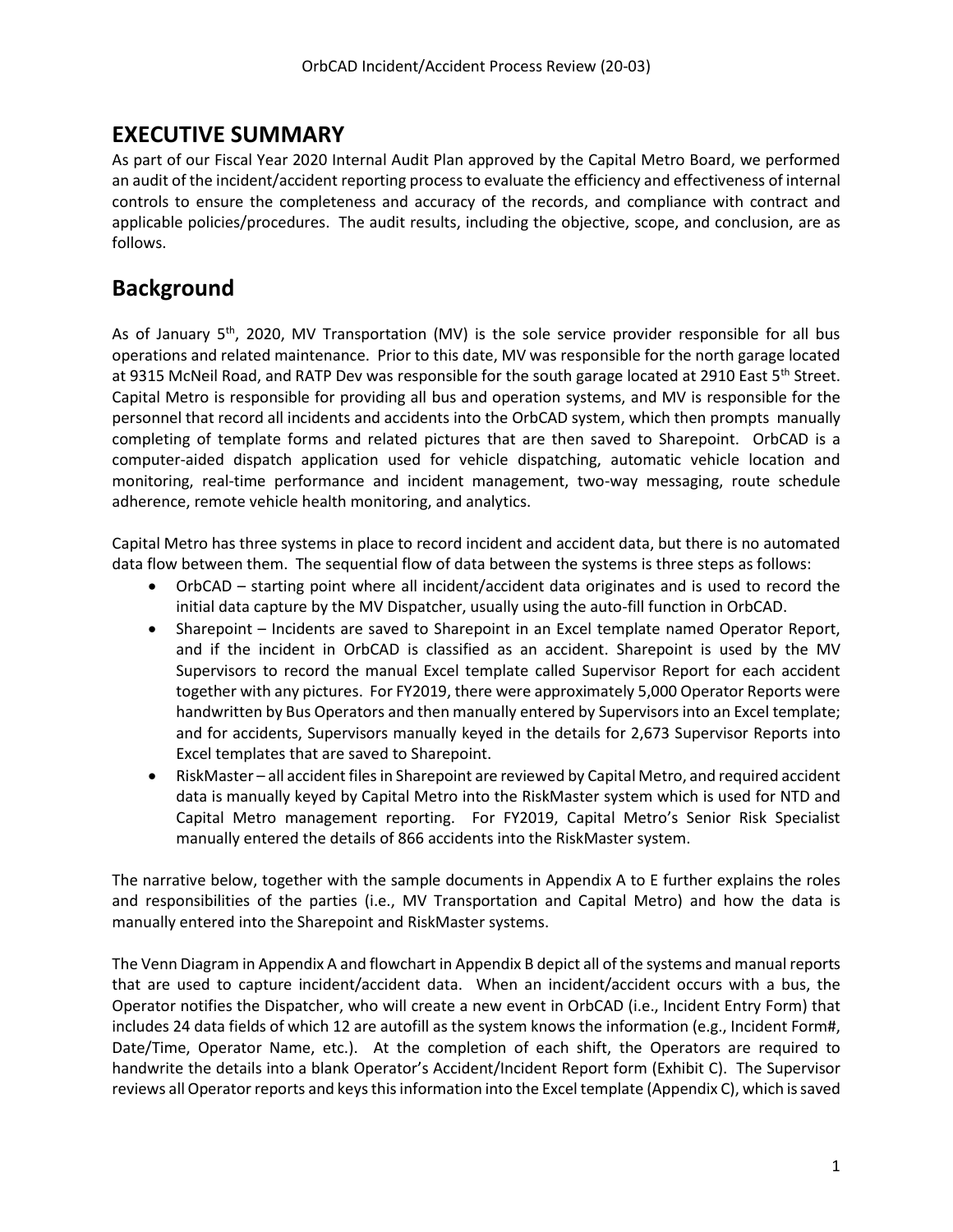to Sharepoint. If the Dispatcher categorizes the event as an accident, they will notify the Supervisor to visit the site, and the Supervisor is required to collect accident information at the scene to complete the Supervisor's Accident/Incident Report (Exhibit D), including taking pictures. The Supervisor handwrites this form at the scene and then later is entered by the Supervisor into the Excel template form on Sharepoint. Within two business days after the accident occurs, the Supervisor is required to submit all support and documentation to MV's Safety Manager. The Safety Manager saves information to the SharePoint folder and manually completes the Notice of Accident Determination Form (Appendix E). Also, the Safety Manager is responsible for completing the Monthly Incident/Accident Log that captures all accidents that occur during that month, which is due by the 5<sup>th</sup> business day of the following month to Capital Metro. For buses that are damaged and require repair, the Cost Maintenance Report Form is required to be completed within 30 days of the accident along with a copy of the repair work order or invoice in the SharePoint folder.

The Capital Metro Senior Risk Specialist periodically checks the Sharepoint folder for completed accident files that contain both a Supervisor's Accident/Incident Report (Appendix D) and Preventability Ruling Report (Appendix E). For the completed accident files, she reviews the SharePoint folder and manually enters accident data into the RiskMaster system. RiskMaster is a cloud-based claim processing and risk management system used by the Capital Metro Risk Department to capture all accidents, National Transit Database (NTD) reporting to the Federal Transit Administrator (FTA) and for internal Capital Metro management reporting.

MV provides a Monthly Incident/Accident Log to Capital Metro. Capital Metro's Senior Risk Specialist manually reviews it to ensure all accidents that are required for NTD reporting have been captured in RiskMaster. Similarly, the Customer Experience Specialist from the Contract Oversight Department reviews Incident/Accident Log with Senior Risk Specialist to discuss results and determine if the preliminary preventability ruling is correct. The Customer Experience Specialist will discuss the accident files with MV and resolve any discrepancies.

## **Audit Objective & Scope**

The primary objective of this audit was to determine whether internal controls over the reporting of incident/accident reporting process are sufficient to ensure the completeness and accuracy of the records and compliance with contract and applicable policies/procedures. The scope included completing a flowchart of the process, Venn diagram, perform walkthroughs, testing of several reports including tracing of OrbCAD reports to RiskMaster and Monthly Incident/Accident Log, reviewing Capital Metro's policies, review of contracts, invoices, Quality Assurance Operations/Report forms, interviews and desk procedures. Testing of reports includes reviewing OrbCAD November Data, service provider Monthly Incident/Accident Log, and RiskMaster November's 2018 data.

## **Opinion**

The incident/accident reporting process is predominantly manual and the three systems are not interfaced with each other, therefore all data must be manually keyed into the Sharepoint and RiskMaster systems which are inefficient and creates the possibility for data entry errors. In our opinion, internal controls can be improved by evaluating and improving the data controls in the following areas:

**1.** Disconnected systems and no comprehensive database.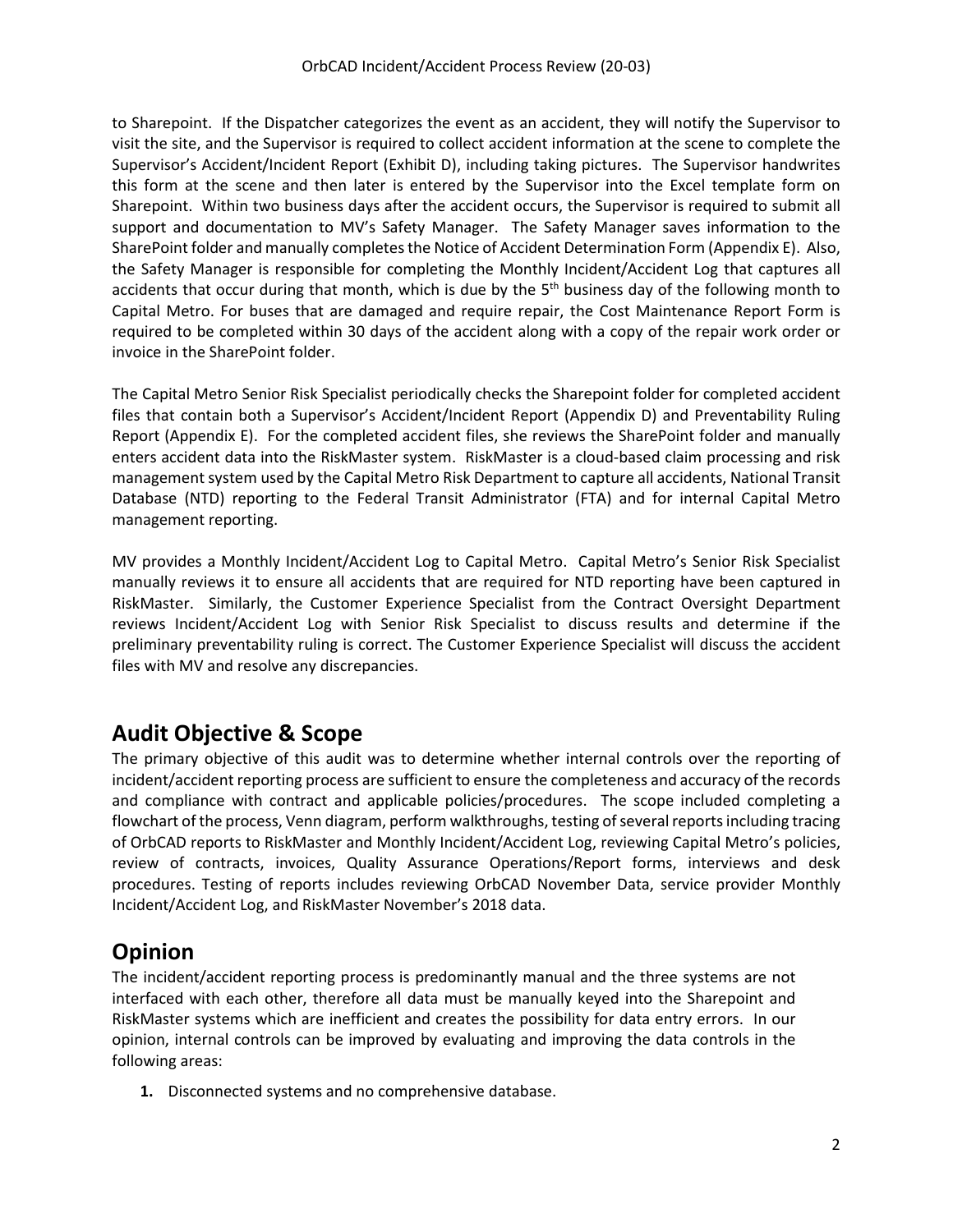- **2.** Improve QA oversight, analysis, and monitoring.
- **3.** Automate reporting out of systems.

More details regarding the issues/risks and recommendations can be found below in the detailed audit report.

This audit was conducted in accordance with the U.S. Government Accountability Office's Generally Accepted Government Auditing Standards (GAGAS) and the Institute of Internal Auditor's International Professional Practices Framework (IPPF). These standards require that we plan and perform the audit to obtain sufficient, appropriate evidence to provide a reasonable basis for our findings and conclusions based on our audit objective. We believe the evidence obtained provides a reasonable basis for our findings and conclusions based on our audit objective. The audit was conducted by the following staff members in the Capital Metro Internal Audit Department:

- Jeannette Lepe, Senior Auditor (Project Lead)
- Terry Follmer, VP of Internal Audit

Recommendations to strengthen internal controls and improve accountability were provided to management in the audit report. Management agrees with the internal audit recommendations and has provided target completion dates, which are included in the detailed audit report below. A follow-up audit is performed semi-annually (i.e., May and November) to ensure management action plans for all issued audit reports are completed timely.

We appreciate the cooperation and assistance provided to us throughout this audit.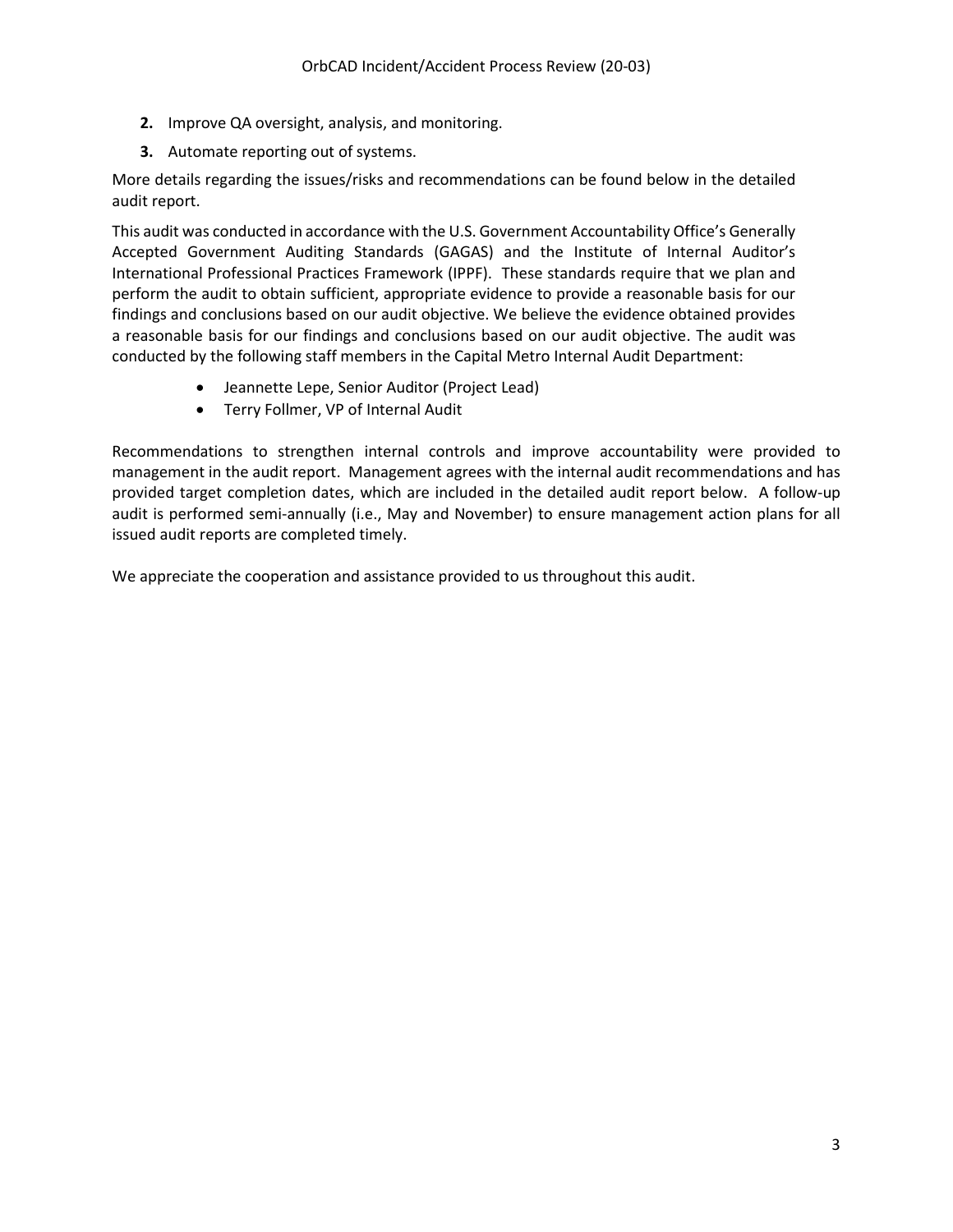| <b>Issues &amp; Risk</b>                                                                                                                                                                                                                                                                                                                                                                                                                                                                                                                                                                                                                                                                                                                                                                                                                                                                                                                                                                                                                                                                                                                                                                                                                                                                                                                                                                                                                                                                                                                                                                                                                       | <b>Recommendation</b>                                                                                                                                                                                                                                                                                                                                                                                                                                                                                                                                                                                                                                      | <b>Management Action Plan</b>                                                                                                                                                                                                                                        |
|------------------------------------------------------------------------------------------------------------------------------------------------------------------------------------------------------------------------------------------------------------------------------------------------------------------------------------------------------------------------------------------------------------------------------------------------------------------------------------------------------------------------------------------------------------------------------------------------------------------------------------------------------------------------------------------------------------------------------------------------------------------------------------------------------------------------------------------------------------------------------------------------------------------------------------------------------------------------------------------------------------------------------------------------------------------------------------------------------------------------------------------------------------------------------------------------------------------------------------------------------------------------------------------------------------------------------------------------------------------------------------------------------------------------------------------------------------------------------------------------------------------------------------------------------------------------------------------------------------------------------------------------|------------------------------------------------------------------------------------------------------------------------------------------------------------------------------------------------------------------------------------------------------------------------------------------------------------------------------------------------------------------------------------------------------------------------------------------------------------------------------------------------------------------------------------------------------------------------------------------------------------------------------------------------------------|----------------------------------------------------------------------------------------------------------------------------------------------------------------------------------------------------------------------------------------------------------------------|
| 1. DISCONNECTED SYSTEMS & NO COMPREHENSIVE<br><b>DATABASE</b><br>We noted that incident/accident information is captured in three<br>separate systems (i.e., OrbCAD, Sharepoint, and RiskMaster) but<br>these three systems are not interfaced and all data is manually<br>rekeyed into Sharepoint Excel templates as well as into the<br>RiskMaster system. The OrbCAD system is the originating system,<br>and 12 data fields (e.g., Date, Operator #, Bus #, Route #, etc.) are<br>initially captured into OrbCAD by Dispatch using the auto-fill function<br>together with other data. This original data set is then manually<br>rekeyed by the Supervisor into Excel templates (e.g., Operator<br>Report, Supervisor Report, etc.) and saved to Sharepoint. Capital<br>Metro then reviews these Excel templates and then manually rekeys<br>accident-related data into the RiskMaster system. The data entry is<br>redundant and subject to human error as well as there is no single<br>comprehensive database of all information related to the<br>incidents/accidents.<br>We tested the full population of data for November 2018 by<br>comparing accidents in OrbCAD to RiskMaster data and noted the<br>following differences: OrbCAD had 108 accidents versus 122 in<br>RiskMaster; 44 of the 108 OrbCAD accidents had different data (e.g.<br>date, vehicle ID#, Operator Name, route #, etc.).<br>We believe the root cause for the data differences is due to the lack<br>of automated data flow from OrbCAD into Sharepoint and<br>RiskMaster, which results in all data being manually rekeyed and<br>subject to human error. | The Director of Contract Oversight, IT Director of Transit<br>Technology Systems and the Director of Risk Management<br>will consider the following improvements:<br>Establishing a single comprehensive database for<br>a)<br>all incident/accident data.<br>Require MV to enter all data into the chosen<br>b)<br>single comprehensive database.<br>Automate the flow of data from OrbCAD into the<br>c)<br>required Excel templates (e.g., Operator Report,<br>Supervisor Report, etc.) that are saved to<br>Sharepoint, thus requiring the Supervisor to only<br>record new data and not have to rekey all data<br>that is already captured in OrbCAD. | Management agrees with the<br>recommendations.<br><b>Target Completion Date:</b><br>Due to other IT priority projects,<br>the IT Department will start work<br>on this project in September 2020<br>and will have a target completion<br>date of September 30, 2021. |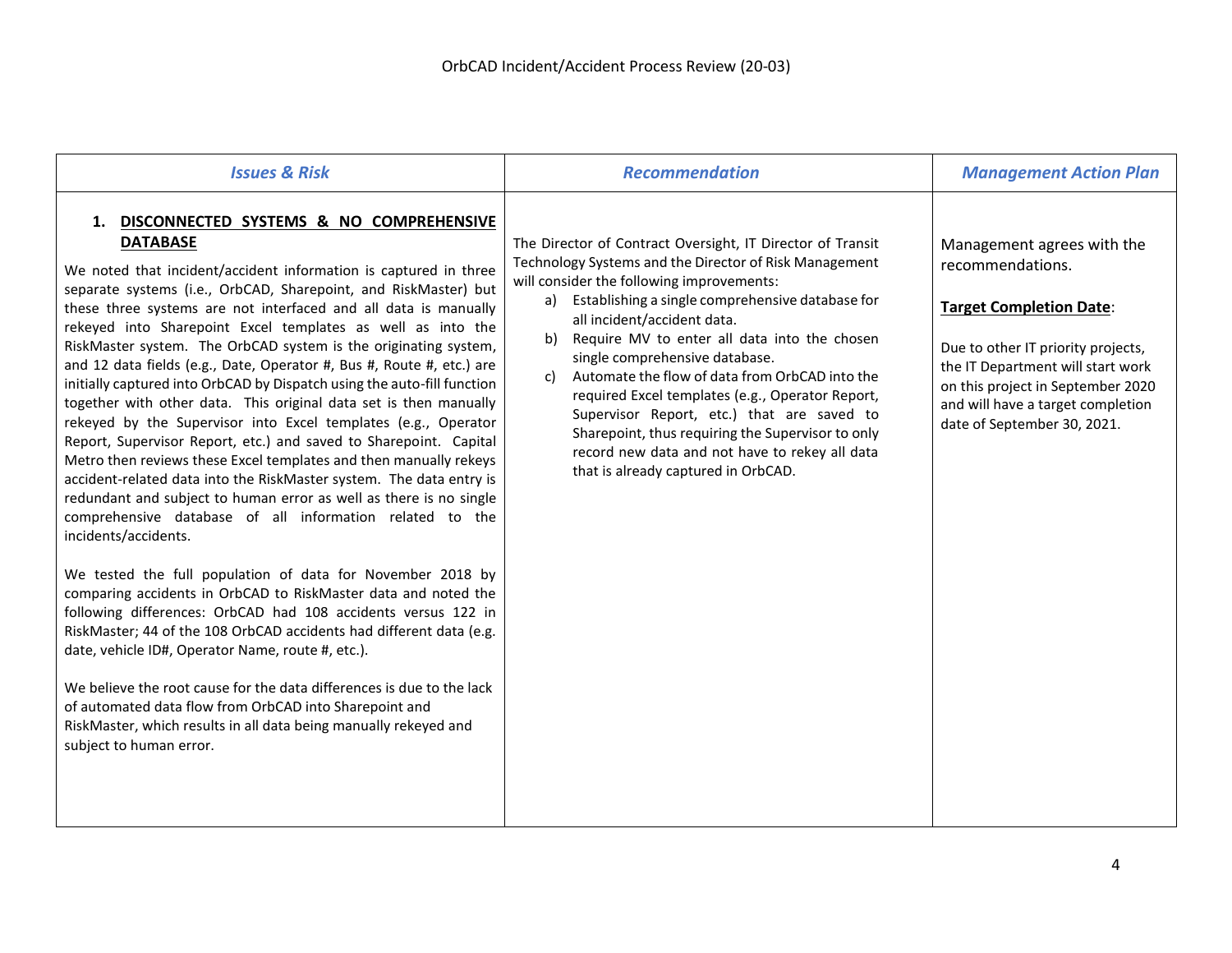| <b>Issues &amp; Risk</b>                                                                                                                                                                                                                                                                                                                                                                                                                                                                                                                                                                                                                                                                                                                                                                                                                                                                | <b>Recommendation</b>                                                                                                                                                                                                                                                                                                                                                                                                                                                                                                                                                                                                                                                                                                                                                                                                                                                                                                                                                                                                                                                                                                                                                                                                                                                                                                                                                                                                                                       | <b>Management Action Plan</b>                                                                     |
|-----------------------------------------------------------------------------------------------------------------------------------------------------------------------------------------------------------------------------------------------------------------------------------------------------------------------------------------------------------------------------------------------------------------------------------------------------------------------------------------------------------------------------------------------------------------------------------------------------------------------------------------------------------------------------------------------------------------------------------------------------------------------------------------------------------------------------------------------------------------------------------------|-------------------------------------------------------------------------------------------------------------------------------------------------------------------------------------------------------------------------------------------------------------------------------------------------------------------------------------------------------------------------------------------------------------------------------------------------------------------------------------------------------------------------------------------------------------------------------------------------------------------------------------------------------------------------------------------------------------------------------------------------------------------------------------------------------------------------------------------------------------------------------------------------------------------------------------------------------------------------------------------------------------------------------------------------------------------------------------------------------------------------------------------------------------------------------------------------------------------------------------------------------------------------------------------------------------------------------------------------------------------------------------------------------------------------------------------------------------|---------------------------------------------------------------------------------------------------|
| 2. IMPROVE QA OVERSIGHT, ANALYSIS AND<br><b>MONITORING</b><br>We noted that there is no process in place to ensure that the<br>data initially captured in OrbCAD matches the data manually<br>entered into Sharepoint and RiskMaster systems. We tested<br>the full population of accident data for November 2018 by<br>comparing accidents in OrbCAD to RiskMaster data and noted<br>the following differences: OrbCAD had 108 accidents versus<br>122 in RiskMaster; 44 of the 108 OrbCAD accidents had<br>different data (e.g., date, vehicle ID#, Operator Name, route #,<br>etc.). Additionally, critical data fields that should either have<br>audit trail tracking of changes for accountability or locked<br>down to prevent changes need to be identified.<br>We believe the process can be made more efficient, accurate,<br>and complete if the process flow is redesigned. | The Director of Contract Oversight, IT Director of Transit<br>Technology Systems, and the Director of Risk<br>Management should consider and evaluate the following<br>process improvements:<br>Review workflow and data needs for each of the parties<br>a)<br>(e.g., MV Transportation, Bus Operations & QA, Risk<br>Management & Safety, etc.) and redesign process, data<br>flow and systems to meet identified requirements and<br>provide efficiencies.<br>Ensure monitoring controls are established related to<br>b)<br>the accuracy and timeliness of data provided by MV. If<br>possible, implement automated controls related to QA<br>oversight, performance metrics and any PDC's<br>(Performance Deficiency Credits).<br>As part of the process redesign, identify critical fields<br>c)<br>(e.g., Incident #, Date, Operator ID, etc.) and ensure<br>appropriate audit trail is captured as to who/when<br>critical data is changed/updated in the system to ensure<br>accountability. Determine which data fields should be:<br>locked and cannot be updated in which fields are<br>required to be completed in order to proceed, etc.<br>Develop controls to ensure that data recorded in<br>d)<br>OrbCAD matches the data captured in the RiskMaster<br>system. If events are reclassified from incident to<br>accident or vice versa, ensure that both systems are<br>updated with final classification between Incident or<br>Accident. | Management agrees with the<br>recommendations.<br><b>Target Completion Date:</b><br>July 31, 2020 |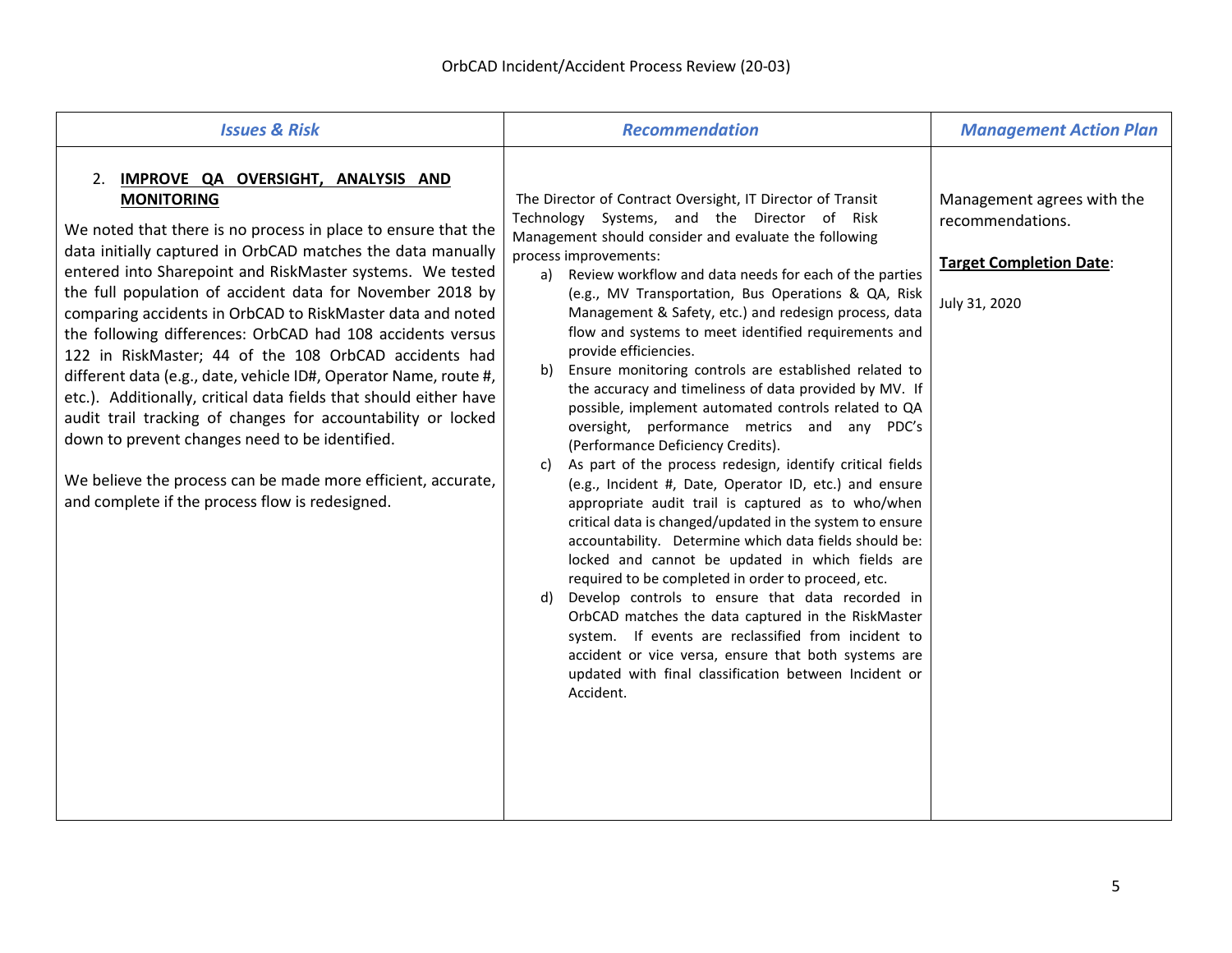| <b>Issues &amp; Risk</b>                                                                                                                                                                                                                                                                                                                                                                                                                                                                                                                                                                                                                                                                                                                                                                                                                                                                                                                                                                                                                                                                                                                                                                                                                                                                                                                                                                                                                                              | <b>Recommendation</b>                                                                                                                                                                                                                                                                                                                                                                                                                                                                                                                                                                                                                                                                                                                                                                                                                                                    | <b>Management Action Plan</b>                                                                                                                                                                                                                                        |
|-----------------------------------------------------------------------------------------------------------------------------------------------------------------------------------------------------------------------------------------------------------------------------------------------------------------------------------------------------------------------------------------------------------------------------------------------------------------------------------------------------------------------------------------------------------------------------------------------------------------------------------------------------------------------------------------------------------------------------------------------------------------------------------------------------------------------------------------------------------------------------------------------------------------------------------------------------------------------------------------------------------------------------------------------------------------------------------------------------------------------------------------------------------------------------------------------------------------------------------------------------------------------------------------------------------------------------------------------------------------------------------------------------------------------------------------------------------------------|--------------------------------------------------------------------------------------------------------------------------------------------------------------------------------------------------------------------------------------------------------------------------------------------------------------------------------------------------------------------------------------------------------------------------------------------------------------------------------------------------------------------------------------------------------------------------------------------------------------------------------------------------------------------------------------------------------------------------------------------------------------------------------------------------------------------------------------------------------------------------|----------------------------------------------------------------------------------------------------------------------------------------------------------------------------------------------------------------------------------------------------------------------|
| 3. AUTOMATE REPORTING OUT OF SYSTEMS<br>We noted that MV manually keys all accident-related data into the<br>various Excel templates and saves it to Sharepoint. MV manually<br>creates reports through data entry into the following Excel<br>templates: Operator Report; Supervisor Report; Maintenance<br>Report; Preventability Ruling Report. Note, each of these templates<br>has redundant data from OrbCAD as well as redundant info in each<br>of the templates that must be manually rekeyed multiple times (e.g.,<br>date, Bus #, route #, etc.). Additionally, the contractor manually<br>creates and sends to Capital Metro the Monthly Incident/Accident<br>Log which summarizes all activity for the month. Furthermore, the<br>Monthly Incident/Accident Log created by MV/RATP Dev does not<br>contain the original OrbCAD Incident # thus making it difficult to<br>cross-reference to the original record created in OrbCAD.<br>After MV completes creating a separate template for every<br>incident/accident and saves to Sharepoint, then Capital Metro's<br>Senior Risk Specialist reviews and rekeys all required accident data<br>into the RiskMaster system using the individual Supervisor Reports<br>received from MV. We noted that the original Incident # that is<br>automatically assigned by the OrbCAD system is not always being<br>entered into the RiskMaster system which makes cross-referencing<br>the two systems difficult. | The Director of Contract Oversight, IT Director Transit<br>Technology Systems and the Driector of Risk Management,<br>should consider and evaluate the following improvements:<br>Request the IT Departments Report Writing Team to<br>a)<br>develop required pre-printed reports (e.g., monthly<br>reports as well as daily Operator/Supervisor Reports, etc.)<br>out of OrbCAD and/or RiskMaster based upon which<br>system is designated the system of record with all<br>comprehensive data.<br>Review for additional monitoring needs (i.e., Capital<br>b)<br>Metro and MV) and develop additional reports as<br>necessary to improve MV oversight and improve<br>efficiencies.<br>Ensure that the original Incident # automatically assigned<br>C)<br>by the OrbCAD system is properly captured in other<br>reports and systems for appropriate tracking purposes. | Management agrees with the<br>recommendations.<br><b>Target Completion Date:</b><br>Due to other IT priority projects,<br>the IT Department will start work<br>on this project in September 2020<br>and will have a target completion<br>date of September 30, 2021. |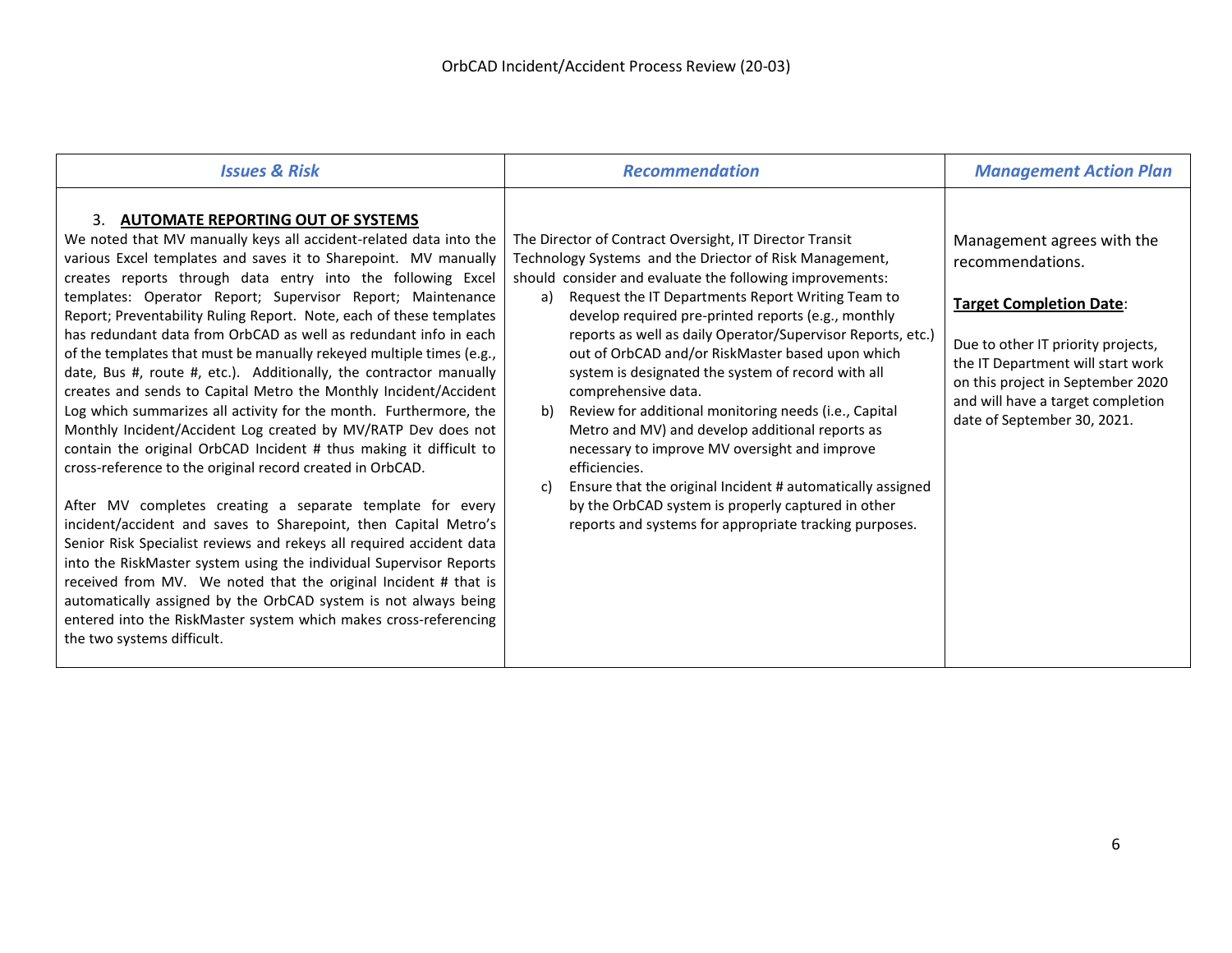## **Appendix A: Venn Diagram – Risk Master Accelerator**

RiskMaster Accelerator System

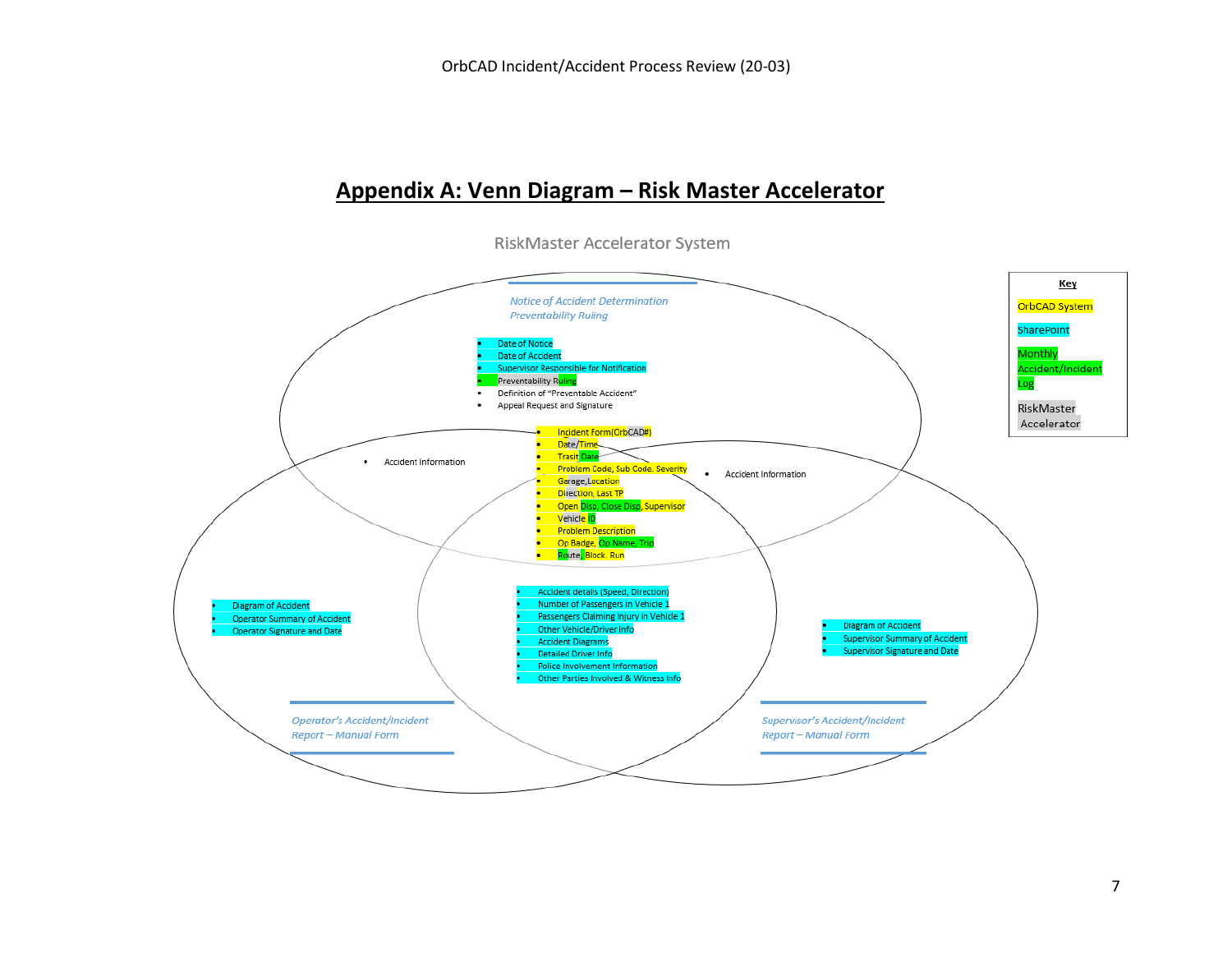### **Appendix B: Incident Management Business Process**

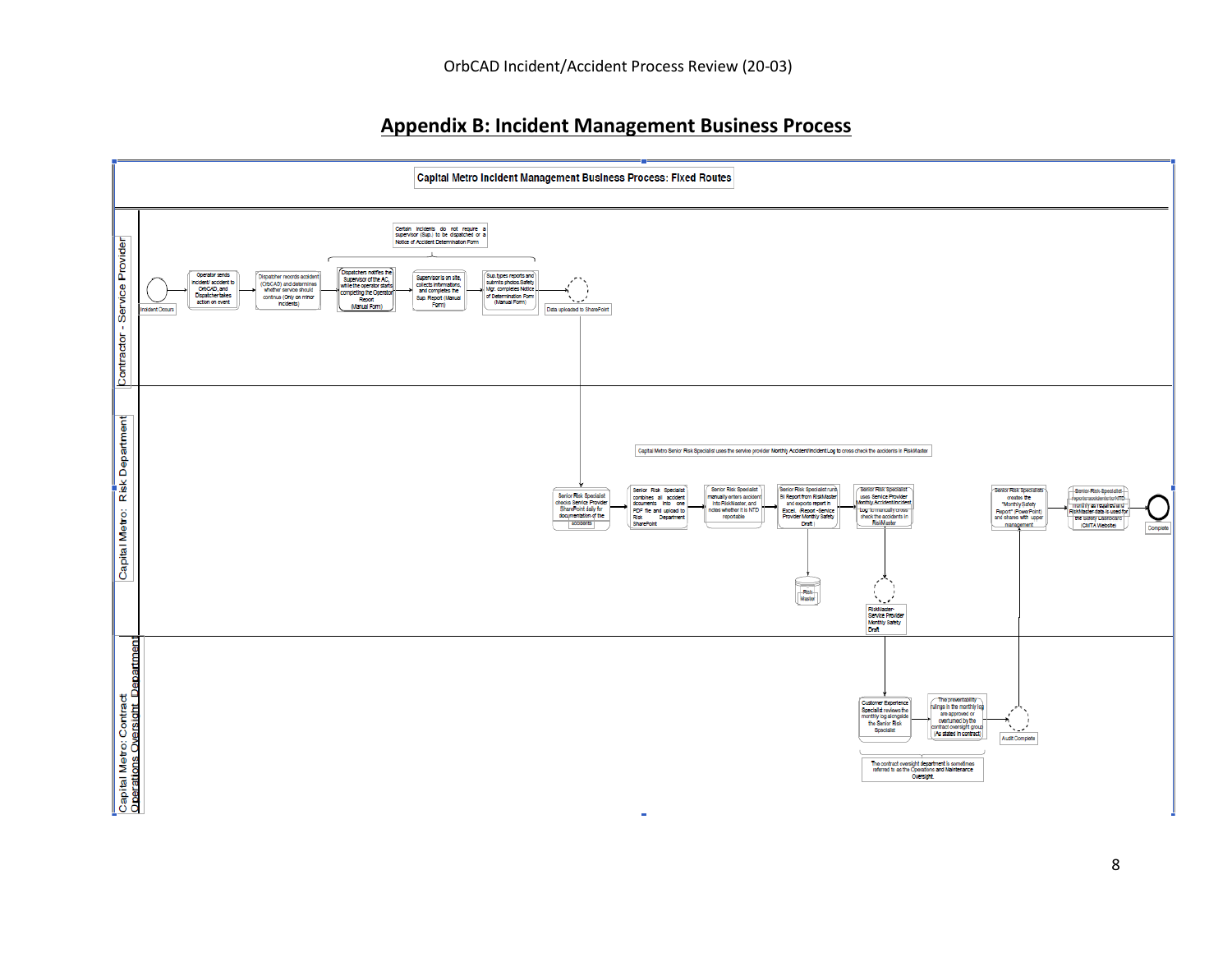## **Appendix C: Operator's Accident/Incident Report**

|          |                                               |    |                | <b>Report Must Be Typed And Signed</b> |                                                    |                      |                               | MV Transportation Bus V. 10/2015     |                                      |                    |   |                                    |
|----------|-----------------------------------------------|----|----------------|----------------------------------------|----------------------------------------------------|----------------------|-------------------------------|--------------------------------------|--------------------------------------|--------------------|---|------------------------------------|
|          | CAPITAL<br><b>METRO</b>                       |    |                | <b>OPERATOR'S ACCIDENT/</b>            |                                                    |                      |                               | CMTA # (Risk                         |                                      |                    |   |                                    |
|          |                                               |    |                | <b>INCIDENT REPORT</b>                 |                                                    |                      |                               | Mamt. Use Only)                      |                                      |                    |   |                                    |
|          |                                               |    |                |                                        | <b>ACCIDENT INFORMATION</b>                        | <b>Acoldent Type</b> |                               | Vehicle                              | Passenger                            |                    |   | Inoldent                           |
|          | Accident/Incident Date:                       |    |                |                                        |                                                    | (Darken one):        |                               | o                                    | о                                    |                    | о |                                    |
| Time:    |                                               | 8. | Buc #          |                                        | Route & Blook:                                     |                      |                               |                                      | <b>Direction</b><br><b>Traveled:</b> |                    |   |                                    |
|          | Name of                                       |    |                |                                        |                                                    |                      | ID #                          |                                      | Radio                                |                    |   | Yes                                |
|          | Operator:                                     |    |                |                                        |                                                    |                      |                               |                                      | Contacted:<br>Operator               |                    |   | No<br>Yes                          |
|          | TX CDL #:                                     |    |                |                                        | <b>Expiration Date:</b>                            |                      |                               |                                      | Injured:                             |                    |   | No                                 |
|          | <b>Supervisor at</b><br>Soone:                |    |                |                                        |                                                    |                      | T#                            |                                      | Operator<br><b>Transported:</b>      |                    |   | Yes<br>No                          |
|          | Acoldent                                      |    |                |                                        | <b>Nearest Cross Street:</b>                       |                      |                               |                                      |                                      |                    |   |                                    |
|          | Location:                                     |    |                | Weather                                |                                                    |                      |                               | Was the bus in motion at the time of |                                      |                    |   | Yes [                              |
|          | Road Conditions:                              |    |                | Conditions:                            |                                                    |                      |                               | Inoldent:                            |                                      |                    |   | No [                               |
|          | Approx. 8peed<br>Before Impact:               |    |                | Approx. Speed<br>at Impact:            |                                                    |                      | CMTA Vol.<br>Towed:           | Yes ∐<br>No D                        | Police @ Scene:                      |                    |   | Yes [<br>No                        |
|          | Polloe Report #:                              |    |                | <b>Citation</b>                        |                                                    |                      |                               | <b>Officer's</b>                     |                                      |                    |   |                                    |
|          | Decoription of Damage to                      |    |                | Iccued?                                |                                                    |                      |                               | Badge #:                             |                                      |                    |   |                                    |
|          | <b>CMTA Vehicle:</b>                          |    |                |                                        |                                                    |                      |                               |                                      |                                      |                    |   |                                    |
|          | Passengers:                                   |    |                | # Onboard                              | # Claiming Injury                                  |                      |                               | # Transported to Hospital            | # of Courtesy<br>Cards Collected:    |                    |   |                                    |
|          |                                               |    |                |                                        | <b>VEHICLE # 2 INFORMATION:</b>                    |                      |                               |                                      |                                      |                    |   |                                    |
|          | <b>Driver's Name:</b>                         |    | First No.      |                                        | <b>Art No</b>                                      |                      |                               | Age & Gender:                        |                                      |                    |   |                                    |
|          | <b>Driver's</b>                               |    |                |                                        |                                                    |                      | City                          | State                                |                                      | Zip Code           |   |                                    |
|          | Address:                                      |    |                |                                        |                                                    |                      |                               |                                      |                                      |                    |   |                                    |
|          | Driver's Phone #:                             |    |                |                                        |                                                    |                      | Vehicle Year,<br>Make, Model: |                                      |                                      |                    |   |                                    |
|          | <b>Driver's Licence</b>                       |    | State & Number |                                        | Vehicle                                            |                      |                               | State & Number                       |                                      | Voli. #2           |   | Yes                                |
|          | 走<br>Owner's Name & Address:                  |    |                |                                        | Licence #:                                         |                      | Cby                           | State                                |                                      | Towed:<br>Zip Code |   | No                                 |
|          | (if Different from Driver)                    |    |                |                                        |                                                    |                      |                               |                                      |                                      |                    |   |                                    |
|          | Incurance Co. &<br>Polloy #:                  |    |                |                                        |                                                    |                      |                               | Incurance Co.<br>Phone #:            |                                      |                    |   |                                    |
|          | Description of Damage to                      |    |                |                                        |                                                    |                      |                               |                                      |                                      |                    |   |                                    |
|          | Vehicle #2:                                   |    |                |                                        |                                                    |                      |                               |                                      |                                      |                    |   |                                    |
|          |                                               |    | First Name     |                                        | <b>VEHICLE #3 INFORMATION:</b><br><b>Last Name</b> |                      |                               |                                      |                                      |                    |   |                                    |
|          | Driver's Name:                                |    |                |                                        |                                                    |                      |                               | Age & Gender:                        |                                      |                    |   |                                    |
|          | <b>Driver's</b>                               |    |                |                                        |                                                    |                      | Ch <sub>3</sub>               | State                                |                                      | Zip Code           |   |                                    |
|          | Address:                                      |    |                |                                        |                                                    |                      | Vehicle Year,                 |                                      |                                      |                    |   |                                    |
|          | Driver's Phone #:                             |    | State & Number |                                        |                                                    |                      | Make, Model:                  | a Kilo                               |                                      |                    |   |                                    |
|          | Driver's License<br>去                         |    |                |                                        | Vehicle<br>Lloence #:                              |                      |                               |                                      |                                      | Voh. 82<br>Towed   |   | Yes<br>No.                         |
|          | Owner's Name & Address:                       |    |                |                                        |                                                    |                      | Čħ                            | State                                |                                      | Zip Code           |   |                                    |
|          | (if Different from Driver)<br>Insurance Co. & |    |                |                                        |                                                    |                      |                               | Incurance Co.                        |                                      |                    |   |                                    |
|          | Polloy #:                                     |    |                |                                        |                                                    |                      |                               | Phone #:                             |                                      |                    |   |                                    |
|          | Decoription of Damage to<br>Vehicle #2:       |    |                |                                        |                                                    |                      |                               |                                      |                                      |                    |   |                                    |
|          |                                               |    |                |                                        | WITNESSES AND INJURED PARTIES                      |                      |                               |                                      |                                      |                    |   |                                    |
| 1        | Name:                                         |    |                |                                        |                                                    | Injured O            |                               | <b>EMS Notified?</b>                 |                                      |                    |   | <b>Transported?</b>                |
|          |                                               |    |                |                                        |                                                    | <b>Witness</b>       |                               | Yes<br>Phone                         | No <sup>I</sup>                      |                    |   | Yes <sup>[]</sup> No <sup>[]</sup> |
| Address: |                                               |    |                |                                        |                                                    |                      |                               | Number:                              | (                                    | ١                  |   |                                    |
|          | <b>Injury</b><br>Decoription:                 |    |                |                                        | Age &<br>Gender                                    |                      |                               | Hospital:                            |                                      |                    |   |                                    |
| 2        | Name:                                         |    |                |                                        |                                                    | Injured ()           |                               | <b>EMS Notified?</b>                 |                                      |                    |   | <b>Transported?</b>                |
|          |                                               |    |                |                                        |                                                    | Witness C            |                               | $\sqrt{\frac{1}{200}}$<br>Phone      | No <sub>1</sub>                      |                    |   | Yes <sup>[]</sup> No <sup>[]</sup> |
| Address: |                                               |    |                |                                        |                                                    |                      |                               | Number:                              | (                                    | )                  |   |                                    |
|          | <b>Injury</b><br><b>Decoription:</b>          |    |                |                                        | Age &<br>Gender                                    |                      |                               | <b>Hospital:</b>                     |                                      |                    |   |                                    |
|          |                                               |    |                |                                        |                                                    | Injured O            |                               | <b>EM8 Notified?</b>                 |                                      |                    |   | <b>Transported?</b>                |
| 3        | Name:                                         |    |                |                                        |                                                    | Witness <sup>O</sup> |                               | Yes                                  | No                                   |                    |   | <u>Yec□ No</u> □                   |
| Address: |                                               |    |                |                                        |                                                    |                      |                               | Phone<br>Number:                     | €                                    | )                  |   |                                    |
|          | <b>Injury</b><br>Decoription:                 |    |                |                                        | Age &<br>Gender                                    |                      |                               | <b>Hospital:</b>                     |                                      |                    |   |                                    |

#### <u>EM& Notified? | Transported?</u><br><mark>Yes □ No □ | Yes □ No □</mark><br>Phone | . vietname<br>Vietname O  $\blacktriangleleft$ Name:  $Y_{06}$ Phone<br>Number: a<br>Address:  $\left($  $\rightarrow$ **Injury** Age &<br>Gender **Hospital:** Description: <u>EMS Notified?</u><br>| Transported? | Transported?<br>| Yes∐ | No∟ | Yes∐ No ن<br>Thecc 6 Name: Phone<br>Number:  $($  ) .<br>Hitleria Age &<br>Gender **Injury Hospital:** Description: SUMMARY OF ACCIDENT: ase provide detailed facts of the accident@ **DIAGRAM OF ACCIDENT:** Indicate the<br>direction of travel<br>by using an<br>arrow. Veh 1 is N E s w Indicate<br>directions Label each<br>street Drag, drop, rotate, & copy objects and<br>labels to the diagram above Vehicle Symbols & Labels Ped/Pass ◎图卷 P1 Veh<sub>1</sub>  $P<sub>2</sub>$ W, Veh<sub>2</sub> ZWZ p<sub>3</sub> Indicate Vehicle Damage on appropriate vehicle. Indicate location of any injured pr  $\mathbf{F}$  in the company ₿ 目  $\circ$ ٥I Ж **OK** I 61 B  $= 500$ **Trailer**<br>Truck To the best of my knowledge, I certify that all of the information above is complete and accurate. Operator's Signature Date

#### REPORT MUST BE TYPED AND SIGNED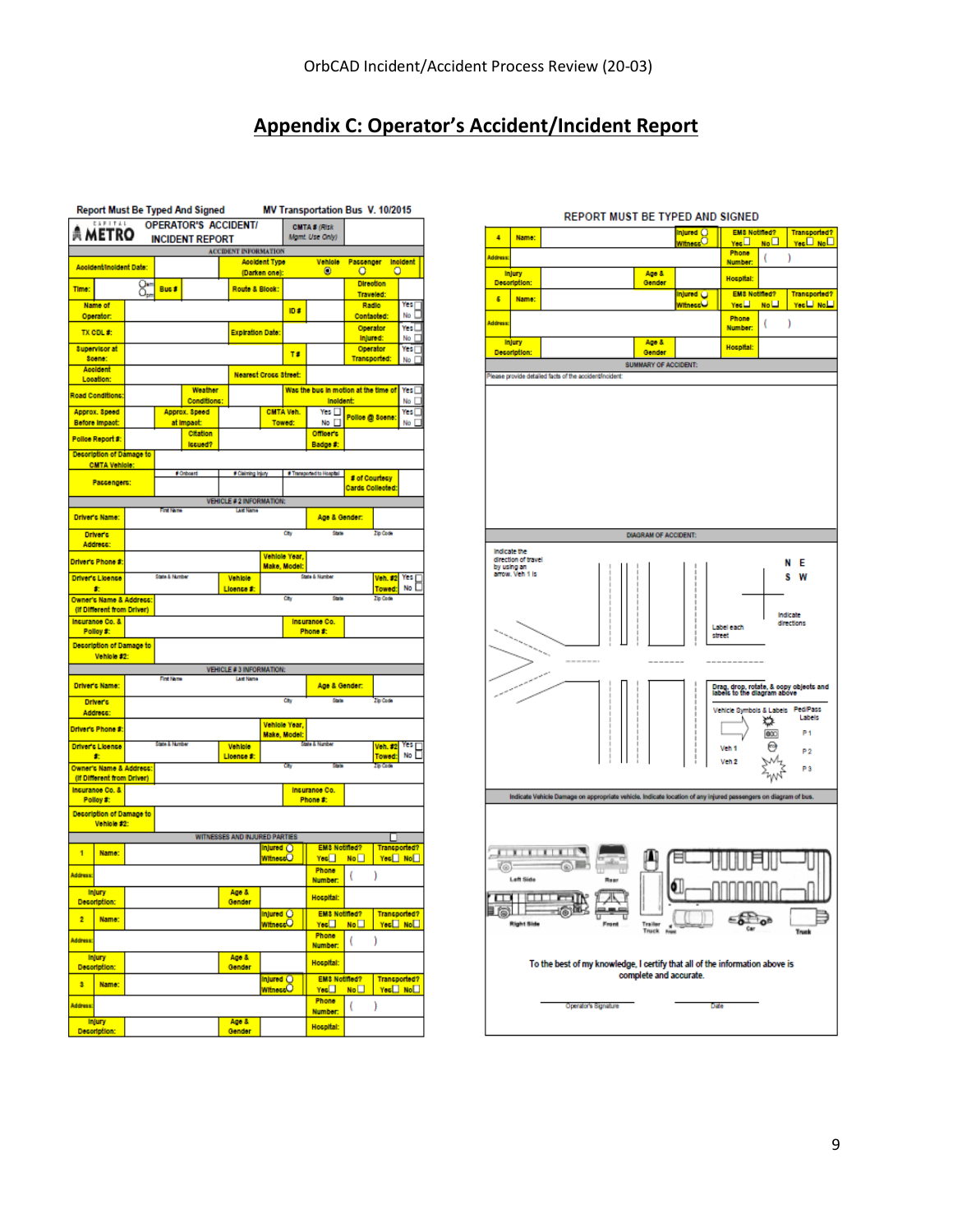## **Apendix D: Supervisor's Accident/Incident Report**

|                                                       |                           |                                    |                                                         |                                 | Report Must Be Typed And Signed MV Transportation Bus V. 10/2015 |                         |                                   |                |                                                                                      |   |                                               |       |                             |                                                                                                                |                                   |                                                                          |
|-------------------------------------------------------|---------------------------|------------------------------------|---------------------------------------------------------|---------------------------------|------------------------------------------------------------------|-------------------------|-----------------------------------|----------------|--------------------------------------------------------------------------------------|---|-----------------------------------------------|-------|-----------------------------|----------------------------------------------------------------------------------------------------------------|-----------------------------------|--------------------------------------------------------------------------|
| CAPITAL<br><b>典 METRO</b>                             |                           |                                    | <b>SUPERVISOR'S ACCIDENT/</b><br><b>INCIDENT REPORT</b> |                                 | CMTA#<br>(Risk Mgmt. Use Only)                                   |                         |                                   |                |                                                                                      |   |                                               |       |                             |                                                                                                                |                                   |                                                                          |
|                                                       |                           |                                    |                                                         | <b>ACCIDENT INFORMATION</b>     |                                                                  |                         |                                   |                | Address:                                                                             |   |                                               |       |                             | Phone:                                                                                                         |                                   |                                                                          |
| Date:                                                 |                           |                                    | Compass direction:                                      |                                 | CMRS#:                                                           |                         |                                   |                | <b>EMS Notified?</b>                                                                 |   | Age and                                       |       | Hospital:                   |                                                                                                                |                                   |                                                                          |
| Time:                                                 | Bus#                      |                                    | <b>Block:</b>                                           |                                 | <b>Accident Type:</b>                                            |                         |                                   |                | Transported?                                                                         |   | Gender:<br><b>Injury</b><br>Type/Description: |       |                             |                                                                                                                |                                   |                                                                          |
| Name of<br>Supervisor:                                |                           |                                    | T#:                                                     |                                 | Sub Type:                                                        |                         |                                   | 3              | Name:                                                                                |   |                                               |       |                             |                                                                                                                |                                   | Injured or Witness                                                       |
| Name of Operator:                                     |                           |                                    | ID #:                                                   |                                 | <b>Response</b><br>time:                                         |                         |                                   |                | Address:                                                                             |   |                                               |       |                             | Phone:                                                                                                         |                                   |                                                                          |
| TX CDL #:                                             |                           | Exp.<br>Date:                      |                                                         |                                 | is operator required to be tested?                               |                         |                                   |                | <b>EMS Notified?</b>                                                                 |   | Age and<br>Gender.                            |       | Hospital:                   |                                                                                                                |                                   |                                                                          |
| On Street:                                            |                           |                                    |                                                         | At Street:                      |                                                                  |                         |                                   |                | Transported?                                                                         |   | <b>Injury</b><br>Type/Description:            |       |                             |                                                                                                                |                                   |                                                                          |
| <b>Road Conditions:</b>                               |                           | <b>Weather Conditions:</b>         |                                                         |                                 | Was bus in motion at time of incident:                           |                         |                                   | $\overline{4}$ | Name:                                                                                |   |                                               |       |                             |                                                                                                                |                                   | Injured□ or Witness□                                                     |
| Approx. speed prior to<br>Impact:                     |                           |                                    |                                                         | Approx. speed at Impact:        |                                                                  | Operator Injured?       |                                   |                | Address:                                                                             |   |                                               |       |                             | Phone:                                                                                                         |                                   |                                                                          |
| Were photos<br>taken?                                 |                           |                                    | CMTA vehicle towed?                                     |                                 |                                                                  |                         |                                   |                | <b>EMS Notified?</b>                                                                 |   | Age and<br>Gender.                            |       | Hospital:                   |                                                                                                                |                                   |                                                                          |
| Missed trips:                                         | Service<br>Lost:          |                                    |                                                         | Was service                     |                                                                  | Q-bus:                  |                                   |                | Transported?                                                                         |   | <b>Injury</b><br>Type/Description:            |       |                             |                                                                                                                |                                   |                                                                          |
| Police on scene?                                      | Case #:                   |                                    |                                                         | delayed?<br><b>Citation</b>     |                                                                  | <b>Onicers</b><br>Badge |                                   |                | lease provide detailed facts of accident/incident:                                   |   |                                               |       | <b>SUMMARY OF ACCIDENT</b>  |                                                                                                                |                                   |                                                                          |
| <b>Body Damage to CMTA Vehicle:</b>                   |                           |                                    |                                                         | Issued:                         |                                                                  |                         |                                   |                |                                                                                      |   |                                               |       |                             |                                                                                                                |                                   |                                                                          |
| # Pass. In Veh.#1:                                    |                           | In $#2$ :                          |                                                         |                                 | # Pass. Claiming injury in Veh. #1:                              |                         |                                   |                |                                                                                      |   |                                               |       |                             |                                                                                                                |                                   |                                                                          |
|                                                       |                           |                                    |                                                         | <b>VEHICLE # 2 INFORMATION:</b> |                                                                  |                         |                                   |                |                                                                                      |   |                                               |       |                             |                                                                                                                |                                   |                                                                          |
| <b>Driver's Name:</b>                                 | <b>First Name</b>         |                                    | <b>Last Name</b>                                        |                                 | Age & Gender:                                                    |                         |                                   |                |                                                                                      |   |                                               |       |                             |                                                                                                                |                                   |                                                                          |
| Driver's Address:                                     |                           |                                    |                                                         | Chy                             | <b>State</b>                                                     |                         | Zip Code                          |                |                                                                                      |   |                                               |       | <b>DIAGRAM OF ACCIDENT:</b> |                                                                                                                |                                   |                                                                          |
| Driver's Phone #:                                     |                           |                                    |                                                         | Vehicle Year,<br>Make, Model:   |                                                                  |                         |                                   | <b>CMTA Is</b> | always Veh                                                                           |   |                                               |       |                             |                                                                                                                |                                   | N E                                                                      |
| Driver's License #:                                   | State & Number            |                                    | Vehicle<br>Lloonce #                                    |                                 | State & Number                                                   |                         | Voh <sub>2</sub><br><b>Towed:</b> |                |                                                                                      |   | <b>Name</b>                                   |       |                             |                                                                                                                |                                   | s<br><b>W</b>                                                            |
| Owner's Name & Address:<br>(If Different from Driver) |                           |                                    |                                                         | City                            | <b>State</b>                                                     |                         | Zip Code                          |                |                                                                                      |   | each<br>stree                                 |       |                             |                                                                                                                | Indicate cardinal                 |                                                                          |
| Incurance Co. &<br>Polloy #:                          |                           |                                    |                                                         |                                 | Insurance Co. Phone #:                                           |                         |                                   |                |                                                                                      |   |                                               |       |                             |                                                                                                                |                                   |                                                                          |
| <b>Description of Damage to</b><br>Vehicle #2:        |                           |                                    |                                                         |                                 |                                                                  |                         |                                   |                |                                                                                      |   | --------                                      |       | -----------                 |                                                                                                                |                                   |                                                                          |
|                                                       | <b>First Name</b>         |                                    | <b>Last Nam</b>                                         | <b>VEHICLE # 3 INFORMATION:</b> |                                                                  |                         |                                   |                |                                                                                      |   |                                               |       |                             |                                                                                                                |                                   | Drag, drop & rotate objects and labels<br>to the diagram above (copy for |
| <b>Driver's Name:</b>                                 |                           |                                    |                                                         | City                            | Age & Gender:<br><b>State</b>                                    |                         | Zip Code                          |                |                                                                                      |   |                                               |       |                             |                                                                                                                | Vehicle Symbols & Labels Ped/Pass | Labels                                                                   |
| Driver's Address:                                     |                           |                                    |                                                         | Vehicle Year.                   |                                                                  |                         |                                   |                | Clearly show labels, trafflo controls,<br>point of impact, direction of vehicles and |   |                                               |       |                             |                                                                                                                | ₩<br>000                          | P <sub>1</sub>                                                           |
| <b>Driver's Phone #:</b>                              | <b>State &amp; Number</b> |                                    | Vehicle                                                 | Make, Model:                    | <b>Grate A Monthas</b>                                           |                         | Vehicle                           |                |                                                                                      |   |                                               |       |                             | Vch <sub>1</sub><br>Vch 2                                                                                      | Θ<br>N4                           | P2                                                                       |
| Driver's License #:<br>Owner's Name & Address:        |                           |                                    | Lloonce #                                               | City                            | <b>Otate</b>                                                     |                         | Towed:<br>Zip Code                |                |                                                                                      |   |                                               |       |                             | Indicate Vehicle Damage on appropriate vehicle. Indicate location of any injured passengers on diagram of bus. |                                   | P3                                                                       |
| (If Different from Driver)<br>Incurance Co. &         |                           |                                    |                                                         |                                 |                                                                  |                         |                                   |                | $\pi$ . The contract $\mathbb{R}$                                                    |   |                                               |       | ጡ                           |                                                                                                                |                                   |                                                                          |
| Polloy #:<br>Decoription of Damage to                 |                           |                                    |                                                         |                                 | Incurance Co. Phone #:                                           |                         |                                   | K®)            |                                                                                      | ◉ |                                               |       |                             |                                                                                                                |                                   |                                                                          |
| Vehicle #2:                                           |                           |                                    |                                                         |                                 |                                                                  |                         |                                   |                | Left Side                                                                            |   |                                               |       |                             |                                                                                                                |                                   |                                                                          |
| Name:<br>$\mathbf{1}$                                 |                           |                                    |                                                         | WITNESSES AND INJURED PARTIES   |                                                                  |                         | Injured□ or Witness □             | ╓              |                                                                                      |   |                                               |       |                             |                                                                                                                |                                   |                                                                          |
| Address:                                              |                           |                                    |                                                         |                                 | Phone:                                                           |                         |                                   |                | <b>Right Side</b>                                                                    |   |                                               | Front | Trailer<br>Truck            |                                                                                                                |                                   | ۵<br>Truck                                                               |
| <b>EMS Notified?</b>                                  | Age and<br>Gender:        |                                    | Hospital:                                               |                                 |                                                                  |                         |                                   |                |                                                                                      |   |                                               |       |                             | To the best of my knowledge, I certify that all of the information above is complete and accurate.             |                                   |                                                                          |
| Transported?                                          |                           | <b>Injury</b><br>Type/Description: |                                                         |                                 |                                                                  |                         |                                   |                |                                                                                      |   |                                               |       |                             |                                                                                                                |                                   |                                                                          |
| $\overline{\mathbf{2}}$<br>Name:                      |                           |                                    |                                                         |                                 |                                                                  |                         | Injured or Witness                |                |                                                                                      |   | <b>Supervisor Signature</b>                   |       |                             | Date                                                                                                           |                                   |                                                                          |